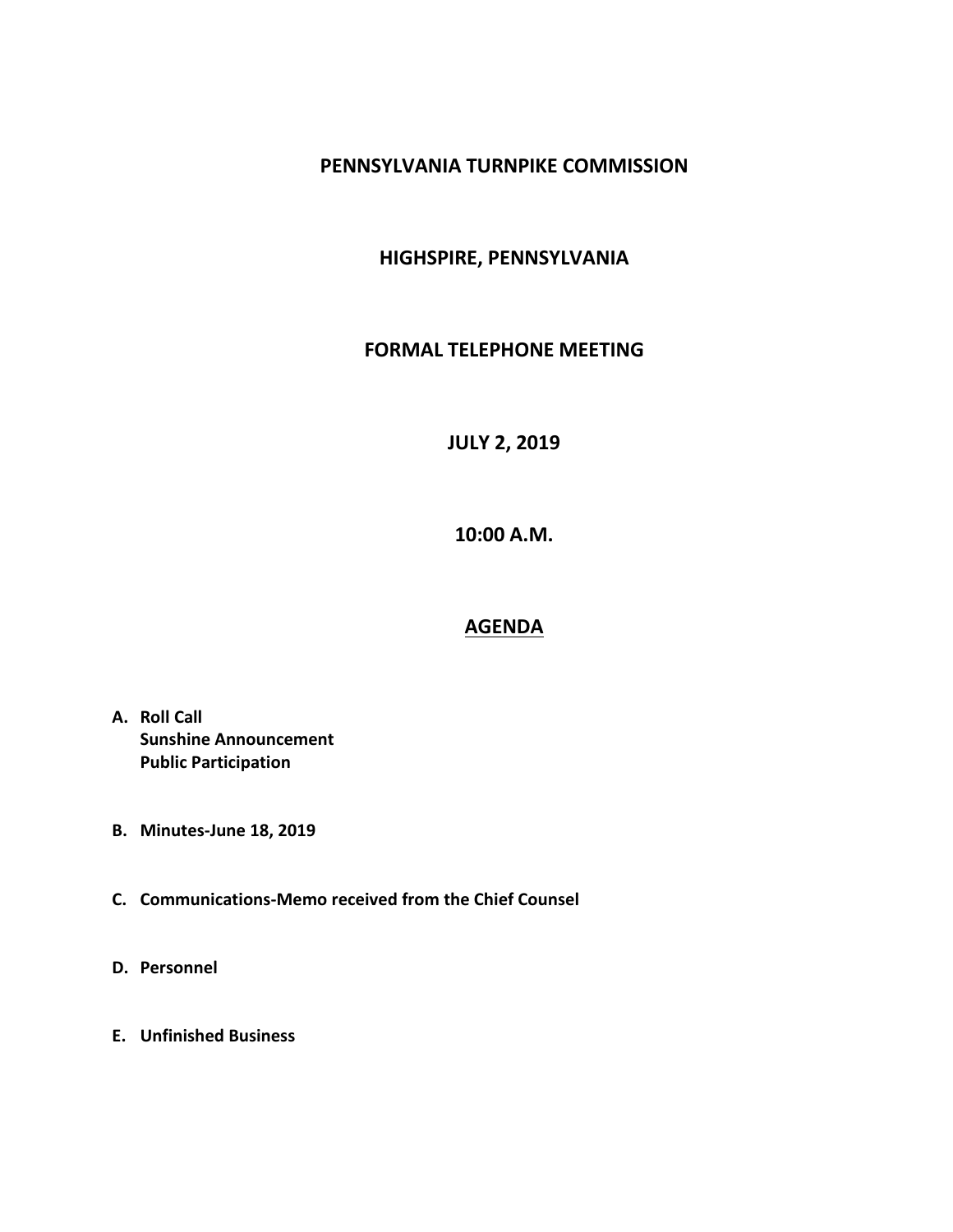- **1. Approve the negotiation and execution of the Supplemental Agreements for the items listed in memos "a" and "b":**
	- **a. Supplemental Agreement #1 for mechanical/electrical/plumbing design services with Burns Engineering, Inc., for an increase of \$750,000.00 to complete additional design services required for the Donegal Maintenance renovation, WRO network room and constructionphase services on several work order assignments; for a revised not-to-exceed amount of \$1,750,000.00;**
	- **b. Supplemental Agreement #1 for architectural services with Sowinski Sullivan Architects, for an increase of \$750,000.00 to complete the Eastern Region Training Facility design, East Park Drive Phase 2 renovation design and construction-phase services on existing projects; for a revised not-to-exceed amount of \$1,750,000.00.**
- **2. Approve the negotiation and execution of the Agreements for the items listed in memos "a" through "i":**
	- **a. Agreement with John's Driving School and Auto Tags, Inc., for E-ZPass Go Paks distribution;**
	- **b. Agreement with Giant Food Stores, LLC, for E-ZPass Go Paks distribution;**
	- **c. Agreement with Notary Copy & Stop, Inc., for E-ZPass Go Paks distribution;**
	- **d. Agreement with John Yurconic Agency, for E-ZPass Go Paks distribution;**
	- **e. Agreement with Joe Fida's Instant Auto Plate Service, Inc., for E-ZPass Go Paks distribution;**
	- **f. Agreement with Sorbara & Son, LP d/b/a Heidelberg SHOP 'n SAVE, for E-ZPass Go Paks distribution;**
	- **g. Agreement with D & B Quick Notary and Messenger Service, for E-ZPass Go Paks distribution;**
	- **h. Agreement with A & S Katz, LLC, for E-ZPass Go Paks distribution;**
	- **i. Agreement with Wegmans Food Markets, Inc., for E-ZPass Go Paks distribution.**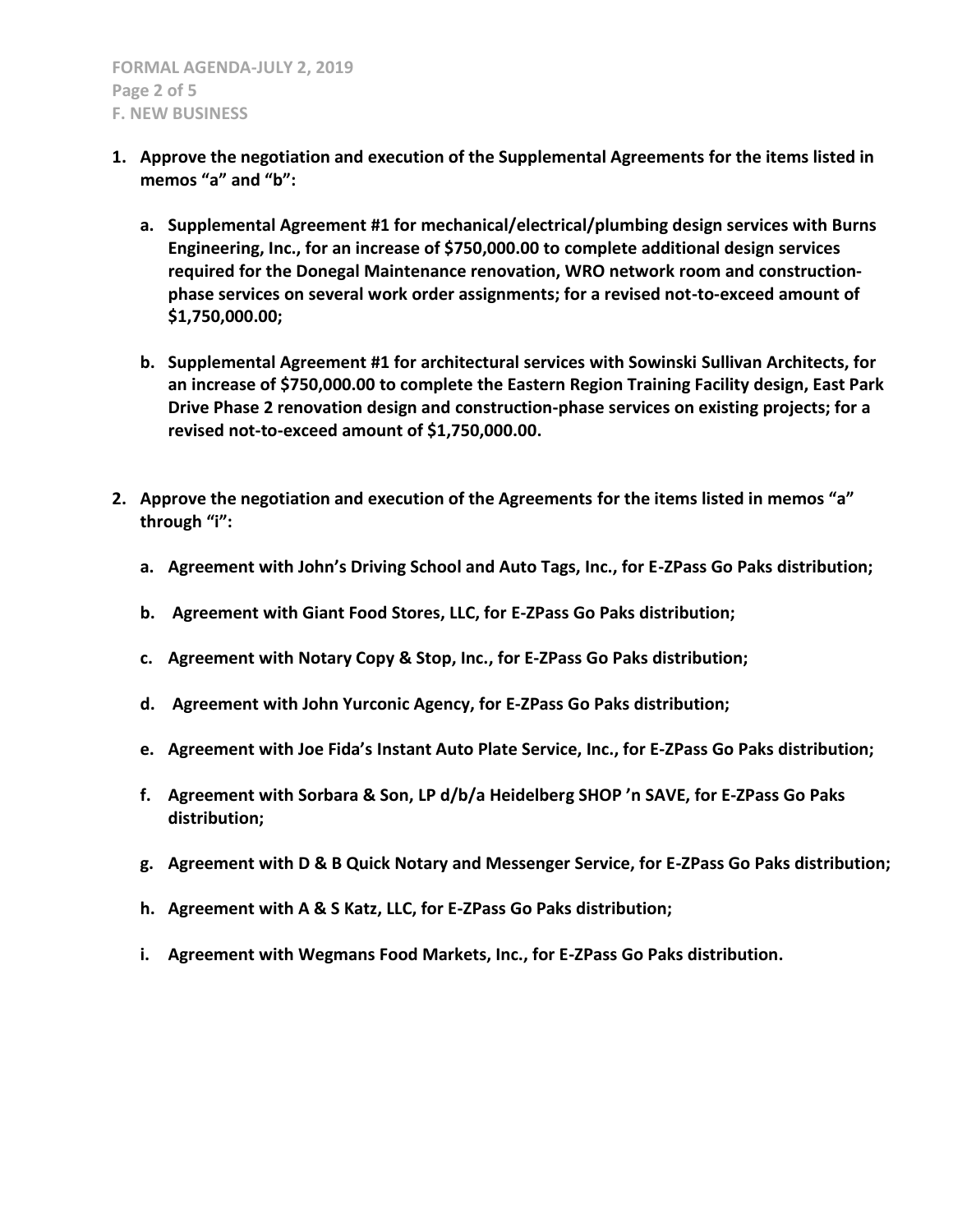- **3. Approve the Right-of-Way Requests for the items listed in memos "a" through "c":**
	- **a. Acquisition of Right-of-Way #14S273 (Ryan P. Suchma), a total take parcel necessary for construction of the Mon/Fayette Expressway, Rt. 51 to I-376, by authorizing payment of \$103,046.34 representing fair market value, pro-rated taxes, and recording fees to Closure Settlement, LLC, escrow agent; authorize the appropriate Commission officials to execute the Agreement of Sale and other documents that may be required for closing; authorize the payment of additional statutory damages as calculated by the Right-of-Way Administrator and approved by the Chief Counsel; and payment of fair market value to the property owner is contingent upon the delivery of a deed as prepared by the Legal Department;**
	- **b. Acquisition of Right-of-Way #14S317 (Thomas & Regina Lyons), a total take parcel necessary for construction of the Mon/Fayette Expressway, Rt. 51 to I-376, by authorizing payment of**  \$83,945.31 representing fair market value, pro-rated taxes, and recording fees to **Arrow Land Solutions, LLC, escrow agent; authorize the appropriate Commission officials to execute the Agreement of Sale and other documents that may be required for closing; authorize the payment of additional statutory damages as calculated by the Right-of-Way Administrator and approved by the Chief Counsel; and payment of fair market value to the property owners is contingent upon the delivery of a deed as prepared by the Legal Department;**
	- **c. Acquisition of Right-of-Way #14S403 (James H. & Roseanne Gauss), a total take parcel necessary for construction of the Mon/Fayette Expressway, Rt. 51 to I-376, by authorizing payment of \$121,880.47 representing fair market value, pro-rated taxes, and recording fees to Arrow Land Solutions, LLC, escrow agent; authorize the appropriate Commission officials to execute the Agreement of Sale and other documents that may be required for closing; authorize the payment of additional statutory damages as calculated by the Right-of-Way Administrator and approved by the Chief Counsel; and payment of fair market value to the property owners is contingent upon the delivery of a deed as prepared by the Legal Department.**
- **4. Approve advertising for the items listed in memos "a" and "b":**
	- **a. Architectural firm to perform (open-end) design and construction phase services;**
	- **b. Mechanical/Electrical/Plumbing engineering firm to perform (open-end) design and construction phase services.**
- **5. Approve an Award of a Bid, Change Orders and Issue Purchase Orders for the items listed in memos "a" through "d":**
	- **a. Radio console replacement, utilizing the Commonwealth's contract with Procom Communications, LLC; at a total award of \$1,110,884.06;**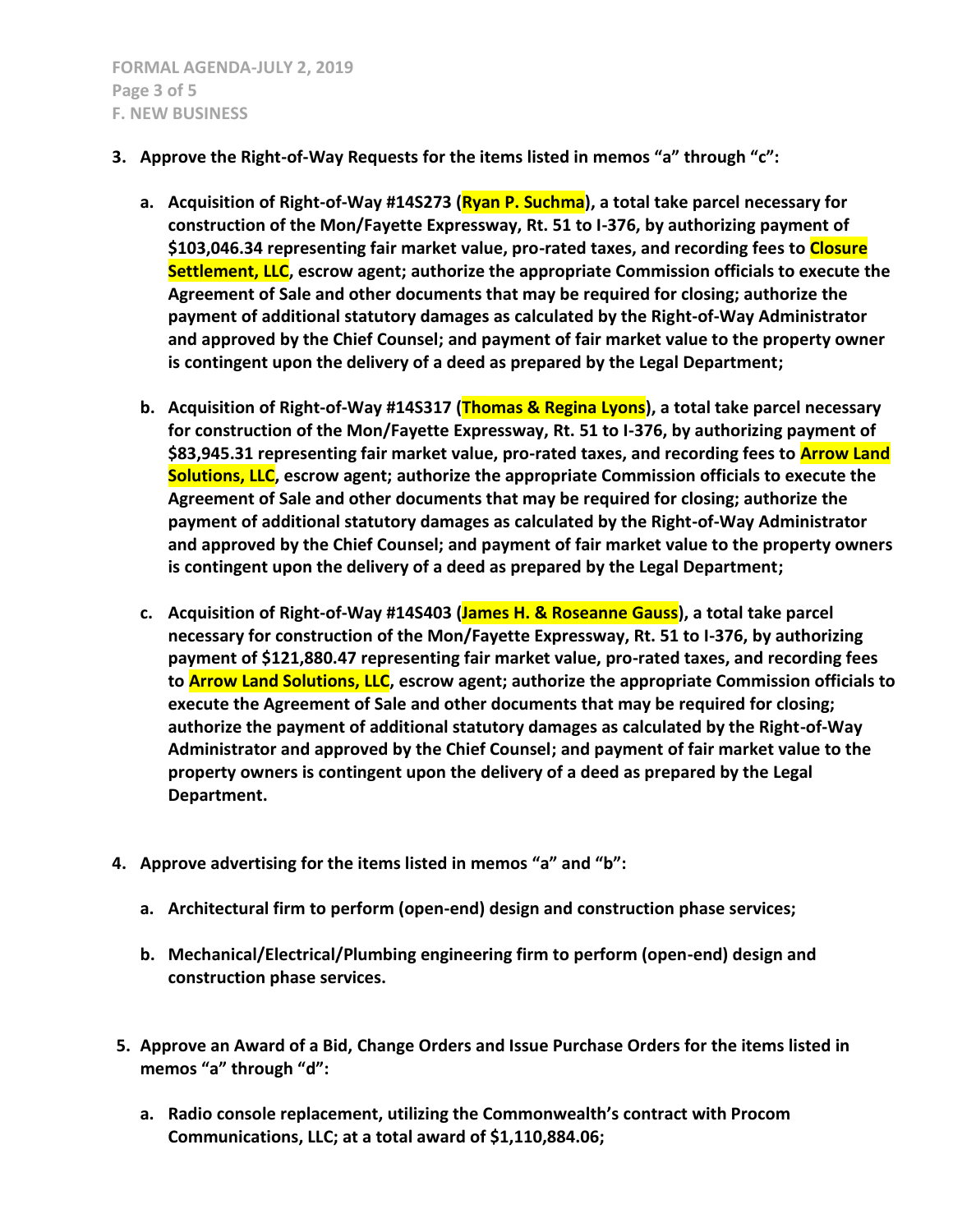- **b. Lighting for Ft. Washington and Downingtown Interchange projects, to the lowest responsive and responsible bidder, Schaedler Yesco Distribution, Inc.; at a total award of \$136,320.00;**
- **c. Sodium Chloride, exercising the option to renew the agreements for an additional year (August 1, 2019 – July 31, 2020): Cargill, Inc. \$ 9,500,000.00 American Rock Salt 600,000.00 Eastern Salt Co., Inc. 2,000,000.00 Riverside Construction Materials 1,500,000.00**

**TOTAL RENEWAL: \$13,600,000.00**

**TOTAL CHANGE ORDERS: \$200,000.00**

- **d. Change Orders for the contracts for plow blades, hardware and accessories, to cover orders for 2019-2020 winter season: Ironhawk Industrial \$190,000.00 Valk Manufacturing Co. 10,000.00**
- **6. Approve the Change Orders and Final Payments for the items listed in memos "a" through "d":**
	- **a. Change Order #9 for Contract #T-355.00P001-3-13 for construction of the I-95/I-276 Interchange, SR 95, Section D10, with PKF-Mark III, Inc., for an increase of \$45,204.76 to balance items to actual work completed, changes for boulder removal, rock drilling, milling machine repairs, encasement of sanitary sewer pipes, guiderail, price adjustment for steel and asphalt, pile caps, emergency bridge deck repairs, spread footing, drainage, anti-strip additives, pothole repairs, manhole covers, pedestrian gate, painting, electrical, barrier, sign structure, light blister retrofit and downspouts; for a revised not-to-exceed amount of \$143,713,453.89;**
	- **b. Change Order #1 and Final Payment for Contract #EN-00224-03-02 for roadway and miscellaneous repairs on Toll I-376, Turnpike 576, Turnpike 43, and Turnpike 66 with Eurovia Atlantic Coast, LLC, for a decrease of \$3,311,770.11 to reflect actual cost of the completed work authorizations; for a final contract value of \$688,229.89 and final payment to the contractor of \$34,411.49;**
	- **c. Change Order #3 for Contract #T-268.00R001-3-02 for bituminous resurfacing and median barrier replacement between MP 268.32 and MP 275.05 with Hempt Bros., for an increase of \$214,959.04 to balance items to actual work completed, barrier work, payment adjustments for asphalt materials, pavement patching, pipe work, excavation, rock lining and cross slope repairs, a 26-day time extension due to traffic restrictions; for a revised not-to-exceed amount of \$13,037,669.73;**